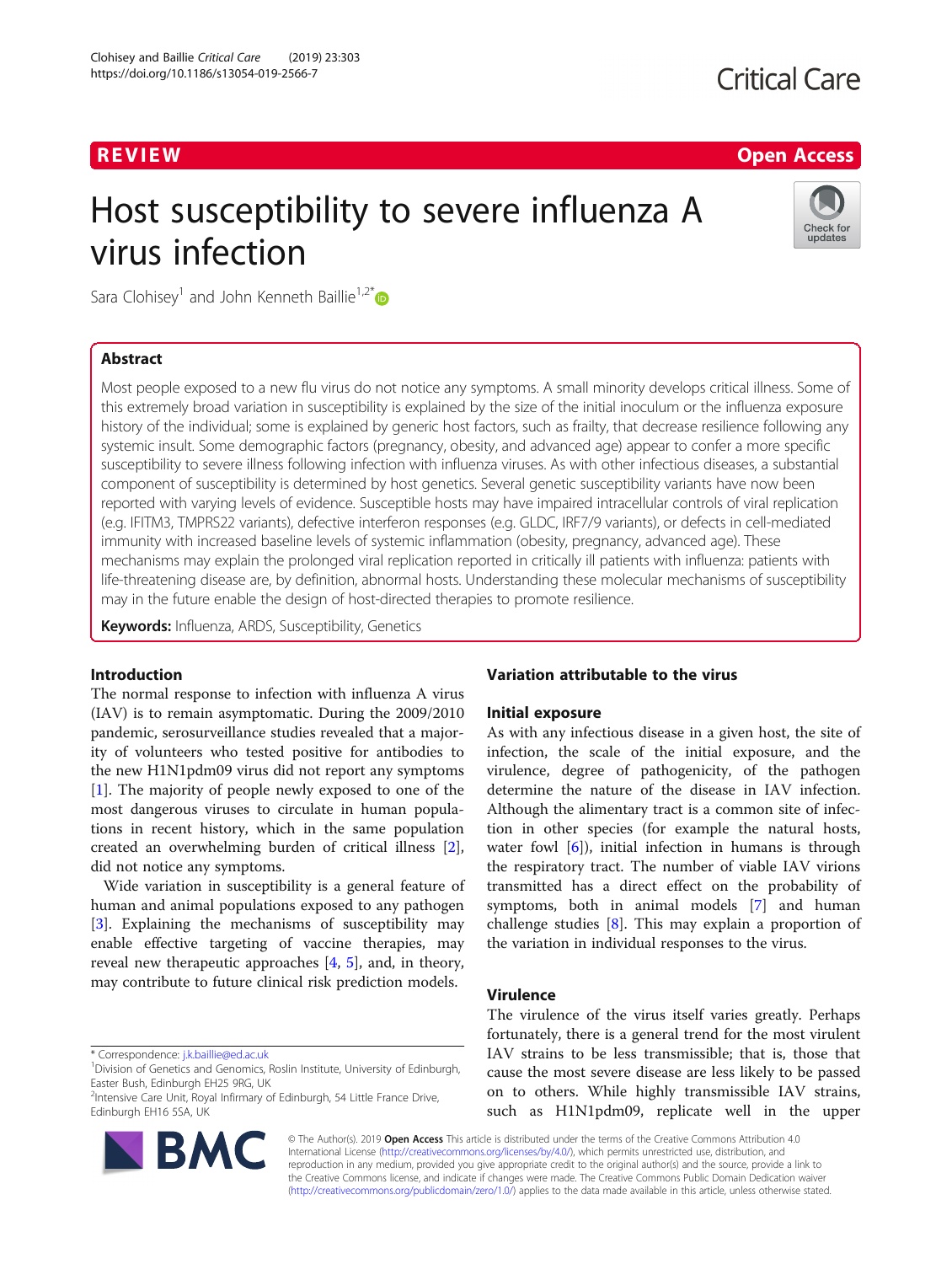respiratory tract, viruses associated with higher rates of severe disease, such as H5N1 and H7N9 avian IAV, ex-hibit tropism for the lower respiratory tract [[9,](#page-7-0) [10\]](#page-7-0).

Within a given strain, not all IAV viruses are the same. In fact, it is statistically unlikely that any two IAV virus particles will have exactly the same genome sequence. Small changes, such as a single amino acid change in the hemagglutinin protein, can significantly alter the tropism of the virus for example, increasing the likelihood of spread to the lower respiratory tract and establishing a more severe infection [\[11\]](#page-7-0).

IAV viruses change rapidly by two mechanisms: shift and drift. Shift is the exchange of viral segments between strains, occasionally resulting in a new IAV subtype to which a large proportion of the population does not have existing immunity. This shuffling of the viral genes contributes to the sudden and dramatic change in virulence that may occur from season to season, and to zoonoses, as IAV jumps from its natural avian host to mammalian pig and human hosts.

Drift refers the accumulation of small mutations in the viral genome that occur on a continuum. Because of the short genome (around 13,500 bases of RNA are carried by a functional virion particle) and a very high error rate when this genome is replicated  $[12, 13]$  $[12, 13]$  $[12, 13]$  $[12, 13]$ , viral quasispecies arise, leading to a heterogenous swarm of virions [[14\]](#page-7-0). This variation enables IAV to evolve extremely rapidly where a selective pressure exists. For example, it is likely that IAV can evolve de novo resistance to antivirals during treatment of a single patient [[15](#page-7-0)–[17](#page-7-0)].

Studies of viral whole genome sequence during outbreaks have failed to identify consistent viral factors associated with severe disease [\[18](#page-7-0)]. It is therefore likely that viral factors do not explain the vast spectrum of variation observed in the disease.

#### Variation attributable to the host

#### Previous exposure to IAV

Due to the remarkable memory of the adaptive and innate immune systems, previous exposure to IAV has a strong effect on future susceptibility. Adaptive immune memory is highly strain-specific and provides targeted antibodymediated defence against IAV [\[19\]](#page-7-0).

The first IAV strain to which a child is exposed has a profound effect on subsequent immunity—a concept known as *original antigenic sin*  $[20]$ . The host immune system is extensively programmed by this first IAV exposure, such that the susceptibility of whole populations of adults can be predicted using the patterns of circulating IAV in each patient's year of birth [[21](#page-7-0)]. This has been proposed as one reason why the burden of mortality for the 2009/2010 outbreak was shifted towards patients younger than 65 years of age [\[22\]](#page-7-0)—patients over 65 years old are more likely

to have been exposed at a young age to an IAV strain similar to the H1N1pdm09 strain, and were hence protected.

Interestingly, the lifelong immunity provided by this first IAV exposure has broad protective effects against different IAV strains [[21\]](#page-7-0). Cell-mediated immunity may play an important role in this protection. An IAV challenge study in healthy volunteers found that preexisting  $CD4(+)$  T cell responses to IAV nucleoprotein and matrix proteins were present prior to infection [\[23](#page-7-0)]. The magnitude of this  $CD4(+)$  T cell response when challenged correlated with reduced symptoms and reduced virus shedding.

#### Host demographics

Regardless of prior exposure, the most reliably quantified risk factors for life-threatening seasonal and pandemic IAV are advanced age (> 65 years), obesity, immunosuppression, cardiovascular disease, and neuromuscular disease [[24](#page-7-0)]. A number of well-recognised host factors best summarised by the broadly understood but poorly defined term, "physiological reserve"—increase the chance of organ failure and death following any severe injury or infection. These factors are extensively discussed elsewhere in the critical care literature; here, we focus on host factors that are thought to confer some element of specific susceptibility to IAV (Fig. 1).

#### **Pregnancy**

Studies dating back to the 1918–1919 pandemic have suggested that pregnancy, particularly in the third trimester, increases the risk of death from IAV [\[25\]](#page-7-0). Additionally, pregnant women have a higher rate of hospitalisation with seasonal IAV [\[26\]](#page-7-0). However, in the largest systematic review of clinical risk factors for IAV, pregnancy was not

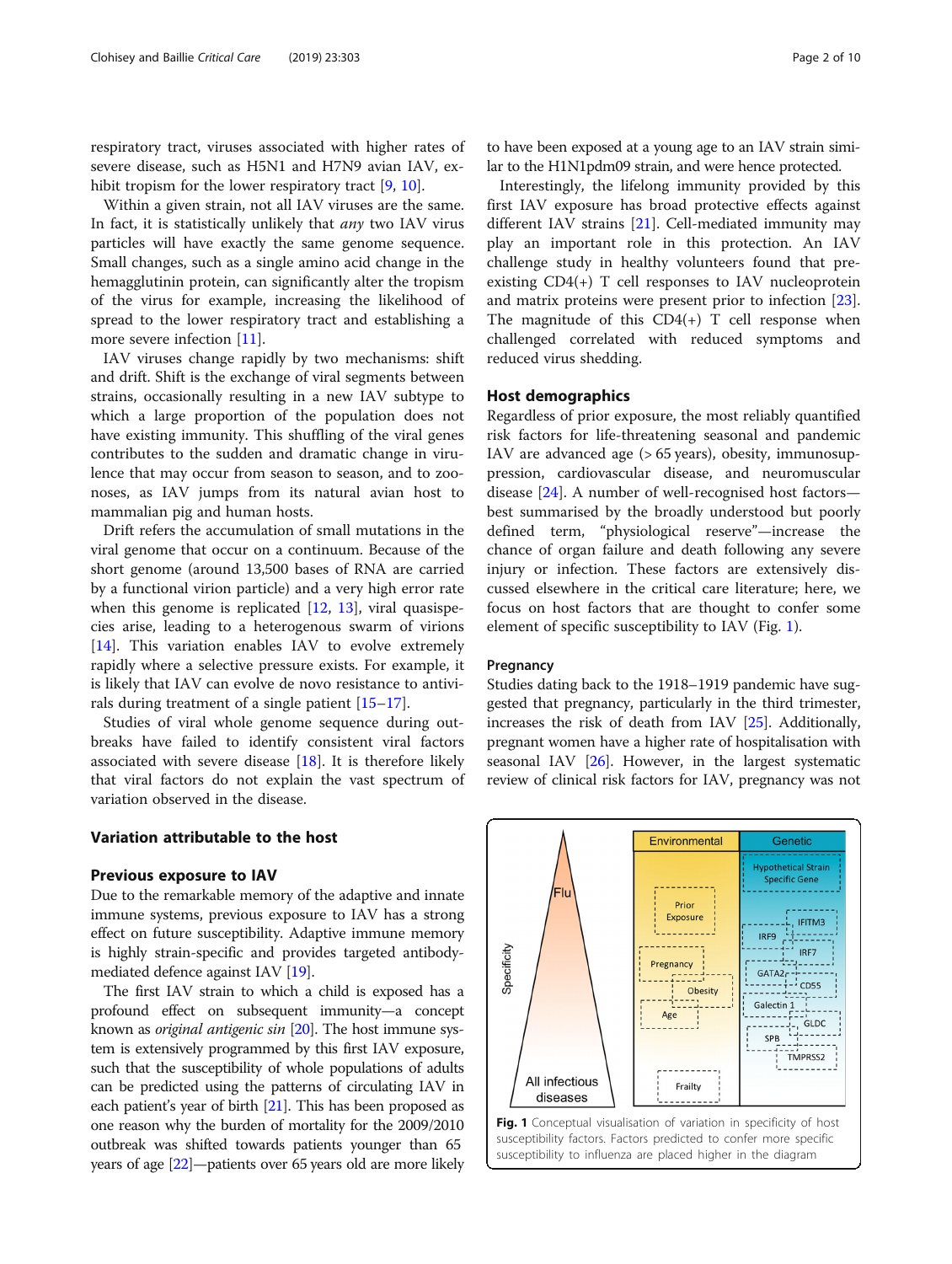independently associated with severe disease from either seasonal or pandemic IAV [[24\]](#page-7-0).

The immunological changes that occur in pregnancy are theoretically compatible with increased severity of IAV: in particular, an increase in innate immune activation and a decrease in the number and activity of cells associated with cytotoxic immunity—in which infected cells are killed to limit the dissemination of the virus [[27\]](#page-7-0). These changes may lead to an increased propensity to develop ARDS [\[28\]](#page-7-0) and a decreased ability to eliminate IAV-infected cells, which is a core component of anti-IAV immunity.

Some indices of severity used in epidemiological studies are themselves directly affected by pregnancy. The cardiovascular adaptations to pregnancy, combined with an increased metabolic rate, a decrease in functional residual capacity, and increased basal ventilation to perfusion mismatch, are expected to worsen hypoxaemic respiratory failure following any insult. In parallel, admission to hospital or critical care may be in part biased by elevated concern for a pregnant patient, and by the perception of high risk of severe IAV [\[29](#page-7-0)].

#### **Obesity**

Obesity was identified as a risk factor for IAV infection over a decade ago and confirmed during the swine flu pandemic [[30,](#page-7-0) [31](#page-7-0)] when it was associated with an increased risk of death [\[32](#page-7-0)]. Although comorbidities associated with obesity—specifically diabetes mellitus and cardiovascular disease—compromise pulmonary host defence and increase the chance of death following any severe systemic injury [\[33](#page-7-0)], an independent association between obesity and severe IAV is robust and replicated [\[24](#page-7-0)].

In parallel with the immune changes associated with pregnancy, obese patients are more likely to have impaired cell-mediated immunity and excessive chronic activation of the innate immune system [\[34\]](#page-7-0). This is reflected in a study which demonstrated that among vaccinated adults, those who are obese are more likely to suffer severe consequences of IAV [[35\]](#page-7-0). Furthermore, it has been shown that obese adults have an impaired antibody response to IAV vaccination [\[36\]](#page-7-0), and impaired  $CD4(+)$  and  $CD8(+)$  T cell responses IAV in vitro [\[37](#page-7-0)]. Obese patients have a prolonged period of viral replication and shedding, even in the absence of clinical disease [[33](#page-7-0)].

#### Age

Extremes of age are well-recognised risk factors for severe disease. Children under the age of 5 years, and particularly those under 2 years, have consistently been found to be at high risk for severe disease and serious complications following IAV infection [[38](#page-8-0)–[40\]](#page-8-0). Functional immaturity of

the immune system, together with a failure to recognise IAV-related antigens, may largely explain this effect.

In industrialised countries, the group at highest risk of death from seasonal IAV is those over 65 years of age [[22,](#page-7-0) [41](#page-8-0), [42\]](#page-8-0). Senescence affects antiviral immunity in complex ways; it is difficult in clinical epidemiological studies to distinguish the effect of these immune changes from the effects of frailty and antigenic exposure. Baseline markers of systemic inflammation are elevated [[43\]](#page-8-0) and circulating T cell counts are reduced. Naive T cells, a key component of cell-mediated adaptive immunity, are lost from the circulation due to the process of thymic involution, which begins very early in life [\[44](#page-8-0)]. In mouse models of IAV infection, aged mice exhibit slower antiviral and adaptive immune responses, and more severe disease [[45\]](#page-8-0).

Expansion of clonal T cell populations, driven by cytomegalovirus (CMV), occurs in older adults and may impair T cell responses to new pathogens [[46\]](#page-8-0). In contrast, in the young, a multi-omic systems analysis demonstrated that CMV infection is associated with an enhanced T cell mediated response to IAV vaccination [[47\]](#page-8-0). Integrating systems studies of host response to IAV infection with markers for genetic susceptibility (see below) may in the future reveal new biological pathways and patterns of disease [\[48](#page-8-0)].

As with pregnancy and obesity, ageing is associated with both an increase in the basal activation of the innate immune system (sometimes referred to as "inflammaging") and a decrease in cell-mediated immunity. This combination of mechanisms may explain the particularly strong effects on susceptibility.

#### Host genetics

Susceptibility to death from any infection is strongly inherited by children from their parents [[49\]](#page-8-0). In IAV, numerous genetic studies in humans and animal models have revealed specific genes associated with susceptibility, which are extensively reviewed elsewhere [[50](#page-8-0)–[52](#page-8-0)]. In addition to the specific genetic variants discussed below, there is direct evidence, from a study of death records in Utah, that susceptibility to IAV is heritable at a population level [\[53](#page-8-0)].

#### Inborn errors of immunity

Much of what is known about human genes associated with IAV susceptibility has been discovered from lossof-function mutations in the immune system, which lead to loss of the gene product or a substantial reduction in gene function. These often lead to severe defects that are likely to present in childhood. Such variants can reveal key components of the immune response to a specific infection. In considering the biological lessons from such discoveries, it is important to consider that, in most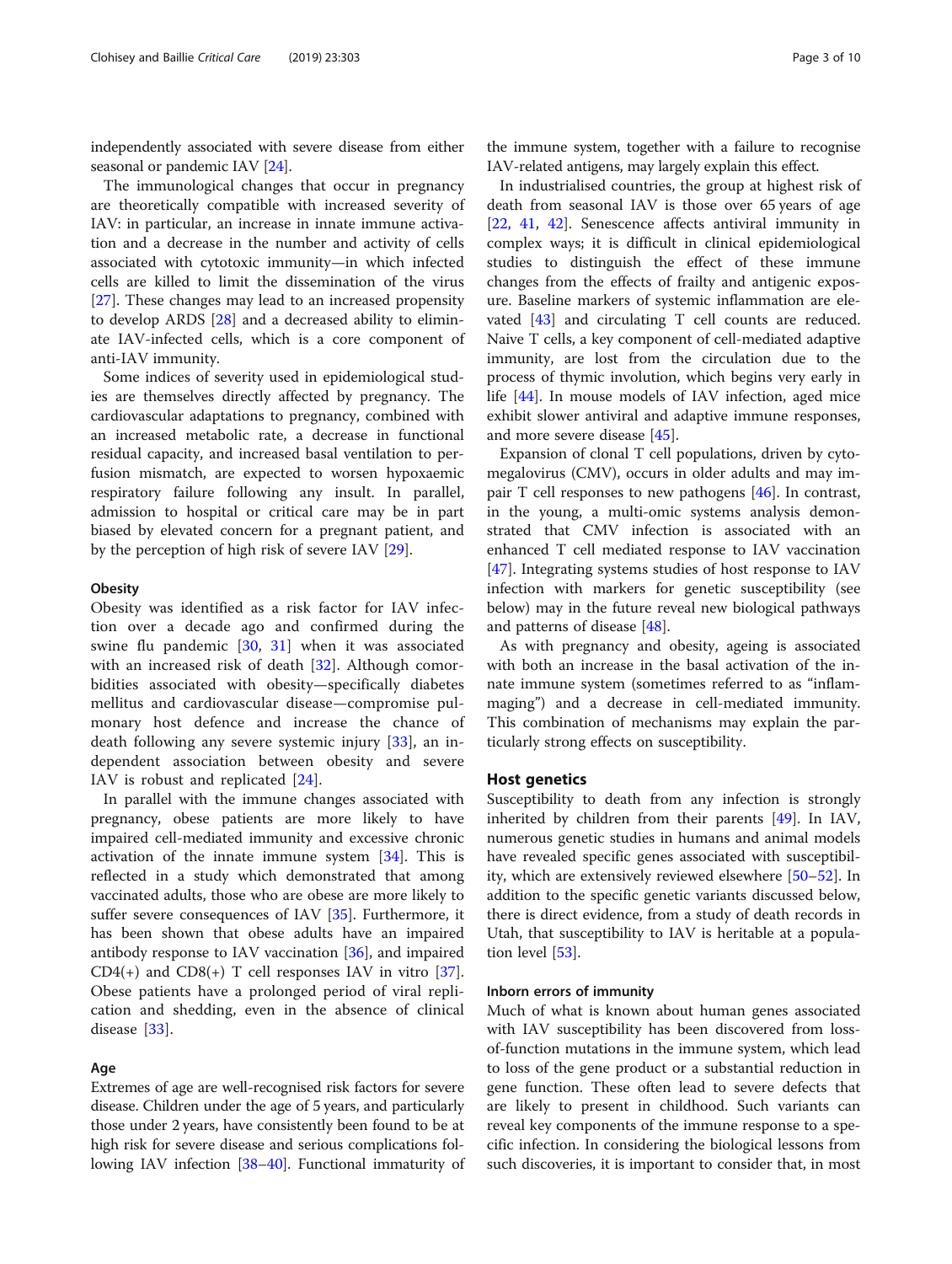people, these components of the immune system function perfectly well and may not be suitable targets for therapy. Secondly, there is little that can be inferred from the absence of any particular gene, or immune process, from the list of loss-of-function defects associated with susceptibility to IAV.

The conditions that must be met for such a gene to be discovered are not restricted to disease susceptibility. Many variants that confer susceptibility to IAV have broader pleiotropic effects that may be terminal in utero or in early life, or may lead to susceptibility to other infections or autoimmune conditions that obscure the clinical picture. Alternatively, some variants may lead to strain-specific susceptibility and will only be detected following exposure to the right virus.

The full range of genetic defects associated with susceptibility to IAV in animal models is reviewed elsewhere [\[54](#page-8-0), [55](#page-8-0)]. So far, three known human genes, all transcription factors active primarily in myeloid cells, have been found to have loss-of-function variants that increase susceptibility to IAV. Since transcription factors function as master regulators of large numbers of genes, functional deficiencies are expected to have broad, nonspecific effects.

#### IRF7

In 2015, Ciancanelli et al. identified a patient with a mutation in the transcription factor Interferon regulatory factor 7 (IRF7) that led to severe infection and ARDS when she was 2.5 years old [\[56](#page-8-0)]. IRF7 is a transcription factor and a key regulator of the type I interferon response. This was the first published example of a singlegene inborn error of immunity that was specific to IAV. Both parents were heterozygous for different loss-offunction alleles, but each had sufficient functional IRF7 activity allowing them to avoid severe IAV. The patient inherited these two different loss-of-function alleles (compound heterozygosity) leading to complete loss of functional IRF7. Leukocytes and plasmacytoid dendritic cells from this patient produced very little interferon type I  $(\alpha/\beta)$  and III  $(\gamma)$  in vitro indicating that expression and production of these interferons in these cell types is specifically IRF7-dependent in IAV infection in humans.

#### IRF9

Whole exome sequencing of 20 children identified a variant in the gene encoding interferon regulatory factor 9 (IRF9) in a 2-year-old child who had previously suffered from bronchitis and biliary perforation [\[57](#page-8-0)]. The child inherited a mutation on both alleles from consanguineous parents leading to a single change in the DNA sequence (single nucleotide polymorphism, SNP) in the IRF9 gene. This SNP occurs at an essential site leading to aberrant processing of the gene transcript and

thus the expression of a truncated, functionally defective, protein product.

In this case, IRF9 was only partially defective. Activation of interferon-stimulated gene 3 (ISG 3) was impaired in response to IAV infection or interferon  $\alpha$  stimulation, but other IRF9-dependent pathways remained intact. The consequence of this appears to be a global reduction in type I interferon responses, a key mechanism of early mucosal resistance to infection, in all cell types. Unrestricted viral replication was observed in cells from the patient and was also shown for parainfluenza virus and respiratory syncytial virus.

#### GATA2

GATA2 is a zinc finger transcription factor, part of the GATA family, so named because they bind a G-A-T-A pattern (also called a motif) in DNA sequence. Transcription factor binding at sites bearing this motif alters the probability that a given gene will be transcribed, and ultimately controls the amount of the encoded protein that is made. GATA2 deficiency results in primary immune cell deficiency and affects a wide range of cell types. Decreased circulating counts of B lymphocytes, NK cells, monocytes and plasmacytoid dendritic cells have been observed, along with reduced T cell thymic output. In 2018, Sologuren et al. published a case study of a father and son who contracted and subsequently died from severe IAV [[58\]](#page-8-0). Both patients were heterozygous for a novel mutation in GATA2 that led to a dysfunctional protein.

Despite the known effects of GATA2 deficiency on primary immune development, the first, older patient had suffered few health problems prior to his 30th year, after which frequent respiratory illnesses and a single incidence of viral pneumonia is reported prior to his severe illness. The second patient had been hospitalised with pneumonia at 16 without recurrence until hospitalisation with severe IAV at 31. The authors attribute protection from viral and bacterial infection observed in the lifetime of these patients to long-living memory T and B cells.

#### Population genetic studies

Genetic variants with less drastic effects on susceptibility can be detected by comparing flu-susceptible populations with control populations (Table [1](#page-4-0)). These studies generally look for candidate genes or take a genomewide approach.

Candidate gene association studies have a long but troubled history in human genetics. Genes are selected because of some underlying hypothesis; single variants within these genes are then chosen because they are believed to have an effect on the expression or function of the gene. Genotype frequencies (that is, the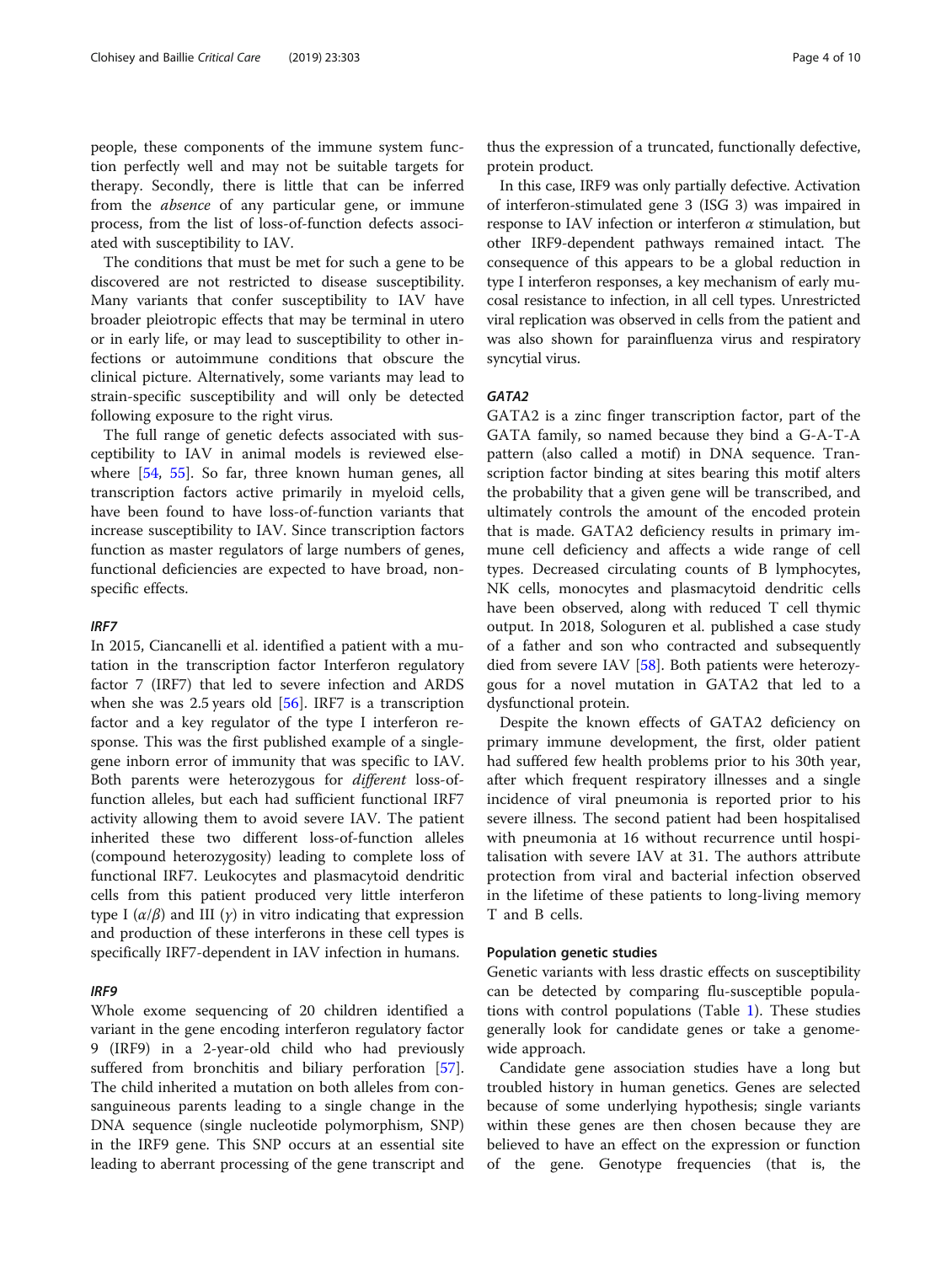| Gene                        | Gene name                                              | Function                                                       | SNP                       | Reference   |
|-----------------------------|--------------------------------------------------------|----------------------------------------------------------------|---------------------------|-------------|
| Entry factors/cell membrane |                                                        |                                                                |                           |             |
| IFITM3                      | Interferon-induced transmembrane<br>protein 3          | Antiviral                                                      | rs12252-C                 | $[64 - 66]$ |
|                             |                                                        |                                                                | rs34481144-A              | [67]        |
| CD55                        | Complement decay-accelerating<br>factor precursor 55   | Inhibition of complement<br>activation                         | rs2564978 T/T             | [71, 72]    |
| TMPRSS2                     | Transmembrane protease, serine 2                       | Serine protease                                                | rs2070788 GG              | $[73 - 76]$ |
| <b>GLDC</b>                 | Glycine decarboxylase                                  | Component of the glycine<br>cleavage<br>system                 | rs1755609-G               | [80]        |
| LGALS1                      | Galectin-1                                             | Cell-cell interactions                                         | rs4820294                 | [82]        |
|                             |                                                        |                                                                | rs2899292                 | [82]        |
|                             |                                                        |                                                                | rs4820294                 | $[82]$      |
| $ST3GAL1$ (*)               | ST3 beta-galactoside alpha-2,<br>3-sialyltransferase 1 | Transfer of sialic acids to<br>galactose-containing substrates | rs113350588               | [90]        |
|                             |                                                        |                                                                | rs1048479                 | [90]        |
| TNFA $(*)$                  | Tumour necrosis factor alpha                           | Inflammation and immune<br>signalling                          | rs361525-A                | [91]        |
| TLR3 $(*)$                  | Toll-like Receptor 3                                   | Pathogen recognition                                           | rs5743313-CT              | [92]        |
|                             |                                                        |                                                                | rs5743313-CC              | $[72]$      |
| Surfactant proteins         |                                                        |                                                                |                           |             |
| $SP-AZ (*)$                 | Pulmonary-surfactant associated<br>protein A2          | Pathogen binding and immune<br>signalling                      | rs1965708-C               | [89]        |
|                             |                                                        |                                                                | rs1059046-A               | [89]        |
| $SP-B$                      | Pulmonary-surfactant associated<br>protein B           | Pathogen binding and immune<br>signalling                      | rs1130866                 | $[77]$      |
| Interleukins                |                                                        |                                                                |                           |             |
| IL1A $(*)$                  | Interleukin 1 alpha                                    | Inflammation and immune<br>signalling                          | rs17561-T                 | [84]        |
| $IL1B$ (*)                  | Interleukin 1 beta                                     | Inflammation and immune<br>signalling                          | rs1143627-C               | [84]        |
|                             |                                                        |                                                                | rs16944-AG                | [85]        |
|                             |                                                        |                                                                | rs3136558-TC              | [85]        |
| IL28B                       | Interleukin 28 b, IFN- $\lambda$ 3                     | Immunomodulation                                               | rs8099917-TT              | [86]        |
| $IL17$ (*)                  | Interleukin 17                                         | Inflammation and immune<br>signalling                          | rs2275913<br>(GG and AG)  | [87]        |
| $IL6$ (*)                   | Interleukin 6                                          | Inflammation and immune<br>signalling                          | rs1818879-<br>(GA and GG) | [85, 88]    |

<span id="page-4-0"></span>Table 1 Genes and associated single nucleotide polymorphisms (SNPs) related to influenza A susceptibility in humans

Gene: gene symbol. Gene name: gene name and alternate name. Function: summary function of gene product. SNP: SNPs associated with host susceptibility to influenza A associated with gene. (\*) represents genes not addressed in the text

proportion of a population who have a given variant) at these genomic positions are then compared between a case and control group. This has the advantage of economy, since only one or two variants need to be genotyped for each participant, and has the superficial appearance of statistical efficiency, since fewer comparisons are made.

The fundamental limitation is that, in a human genome composed of  $3 \times 10^9$  bases, of which  $4 - 5 \times 10^6$  are different between any random pair of people [[59\]](#page-8-0), the probability of choosing the right base is very low. In the event that a given variant meets a nominal level of significance, the evidence for an association is easily misinterpreted. Looking backwards from a single small  $p$  value, it is common to focus on the fact that probability of seeing such an association by chance alone is very low. What is easy to forget is that the probability of such an association existing is also very low.

An understanding of this methodology is important for the interpretation of such studies. Many of the positive studies reflect more the biases of well-informed investigators in the choice of target genes. The additional value of an unreplicated genetic association on this background is often small.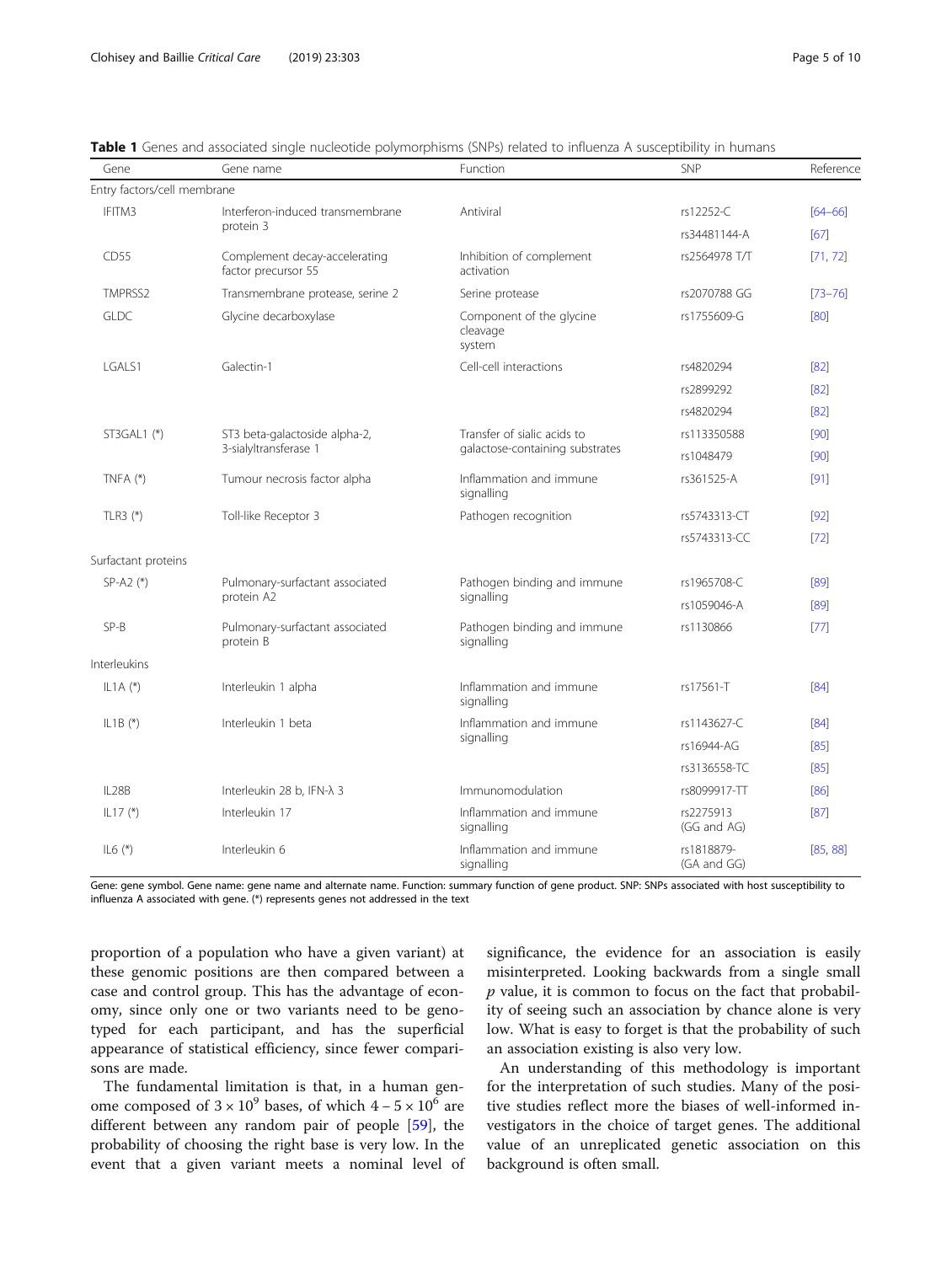Nonetheless, candidate gene approaches in various forms detected numerous real and informative associations with disease before the advent of genome-wide genotyping technology [\[60\]](#page-8-0). We focus here on larger studies, those that have been replicated, and studies with particular relevance to the pathogenesis of severe IAV.

Genome-wide approaches seek to eliminate the aforementioned bias. In the most widely used design, the genome-wide association study (GWAS), hundreds of thousands of common variants are genotyped in each patient. This is expensive and requires correction for multiple comparisons. A widely used convention is to correct for  $1 \times 10^6$  independent comparisons in each study, requiring a *p* value  $\langle 5 \times 10^{-8}$  for significance. Large numbers of patients are needed to detect associations at this level above the background noise of variation in human populations. However, genome-wide approaches use no preconceptions about the pathogenesis of disease. Hence, such methods have the potential to teach us something that we did not already know. Because of the stringent threshold for statistical significance, and the burden of multiple testing, statistical power to detect small effects is usually lacking unless many tens of thousands of patients are included. For this reason, the expected outcome is false-negatives. Hence, we would caution against drawing any conclusion from the absence of significant associations within a given gene.

Genome-wide in vitro knockdown screens can also be used to limit bias and enable genome-wide discovery. In this approach, although a candidate gene is often selected from cell culture results and tested for genetic associations in patients, there is an important difference from single-gene candidate studies: the pool of genes from which the candidate is chosen comprises the entire protein-coding part of the genome.

#### Intracellular antiviral immunity IFITM3

A role for interferon-induced transmembrane protein 3 (IFITM3) in IAV replication was discovered in an in vitro genome-wide knockdown screen in cultured cells [[61\]](#page-8-0). The protein product of this gene restricts IAV entry by blocking the fusion of host and viral membranes [[62\]](#page-8-0) and acts as a restriction factor in viral infections, along with family members IFITM1 and IFITM2 [[61\]](#page-8-0). IFITM proteins were also shown to inhibit the early replication of other virus types, for example the West Nile Virus [[63\]](#page-8-0).

Based on this genome-wide knockdown screen, a candidate gene sequencing approach was conducted to test for an association with severe illness. The 2009/2010 pandemic provided a colossal natural experiment—a large proportion of the population were exposed to a new pathogen, but only a small minority developed lifethreatening illness requiring critical care. Focusing on

these previously healthy adults with life-threatening IAV (in the GenISIS and MOSAIC studies) may have increased the effect size seen [[64\]](#page-8-0).

Genotypes at every variant within the IFITM3 gene were compared with population controls, identifying a single variant (rs12252-C) associated with severe IAV. This variant is rare in the European cohorts in which it was discovered, but is frequent in the Han Chinese cohorts hospitalised with severe H1N1pdm09 infection [[65\]](#page-8-0). The association has been replicated in independent studies in different populations [\[66](#page-8-0)].

A second SNP associated has been shown in populationlevel studies to regulate IFITM3 expression. rs34481144-A encourages the transcription factor CTCF to bind to the regulatory region of IFITM3 and repress gene expression in response to IAV infection [\[67\]](#page-8-0). This SNP can also disrupt the methylation pattern (a key modification of DNA that usually silences genes) in the regulatory region leading to cell type-specific effects. IFITM3 expression in memory  $CD8(+)$  T cells in response to viral infection has been found to protect and encourage survival of these cells allowing for the establishment of adaptive immunity. Loss of methylation at this site prevents CTCF from binding to the DNA and inducing expression of IFITM3 in response to the pathogen, thus reducing cell survival. This is estimated to lead to a 2.6-fold increased risk of a severe outcome upon IAV virus infection. IFITM3 has also been recently shown to have a protective effect on the heart during severe IAV infection. Myocarditis has been associated with IAV infection since the 1918 pandemic [[68](#page-8-0)], and IAV has been shown to lead to a sixfold increased risk of myocardial infarction in the 7 days post infection [[69](#page-8-0)]. So far, IFITM3 is the only gene for which SNPs have been identified and independently confirmed in vivo and in vitro to restrict IAV replication [\[70](#page-8-0)]. However, this gene is not specific to IAV replication and the full extent of the antiviral actions remains to be discovered.

#### Immune-myeloid/T cell CD55 decay accelerating factor

Unbound complement is rapidly inactivated in plasma. Where this process is defective, uncontrolled complement activation can damage host cells.

CD55 prevents the formation and accelerates the decay of C3 and C5 convertases. These proteases are part of the complement system and have roles in opsonisation and the release of inflammatory molecules. CD55 polymorphisms were associated with severe H1N1pdm09 infection (defined as requiring supplementary oxygen, admission to intensive care or death) [[71](#page-8-0)]. This study found carriers of the rs2564978-T/T polymorphism had significantly lower levels of surface CD55 on their circulating monocytes compared to the more common C allele. Further work identified a deletion in a nearby regulatory region as the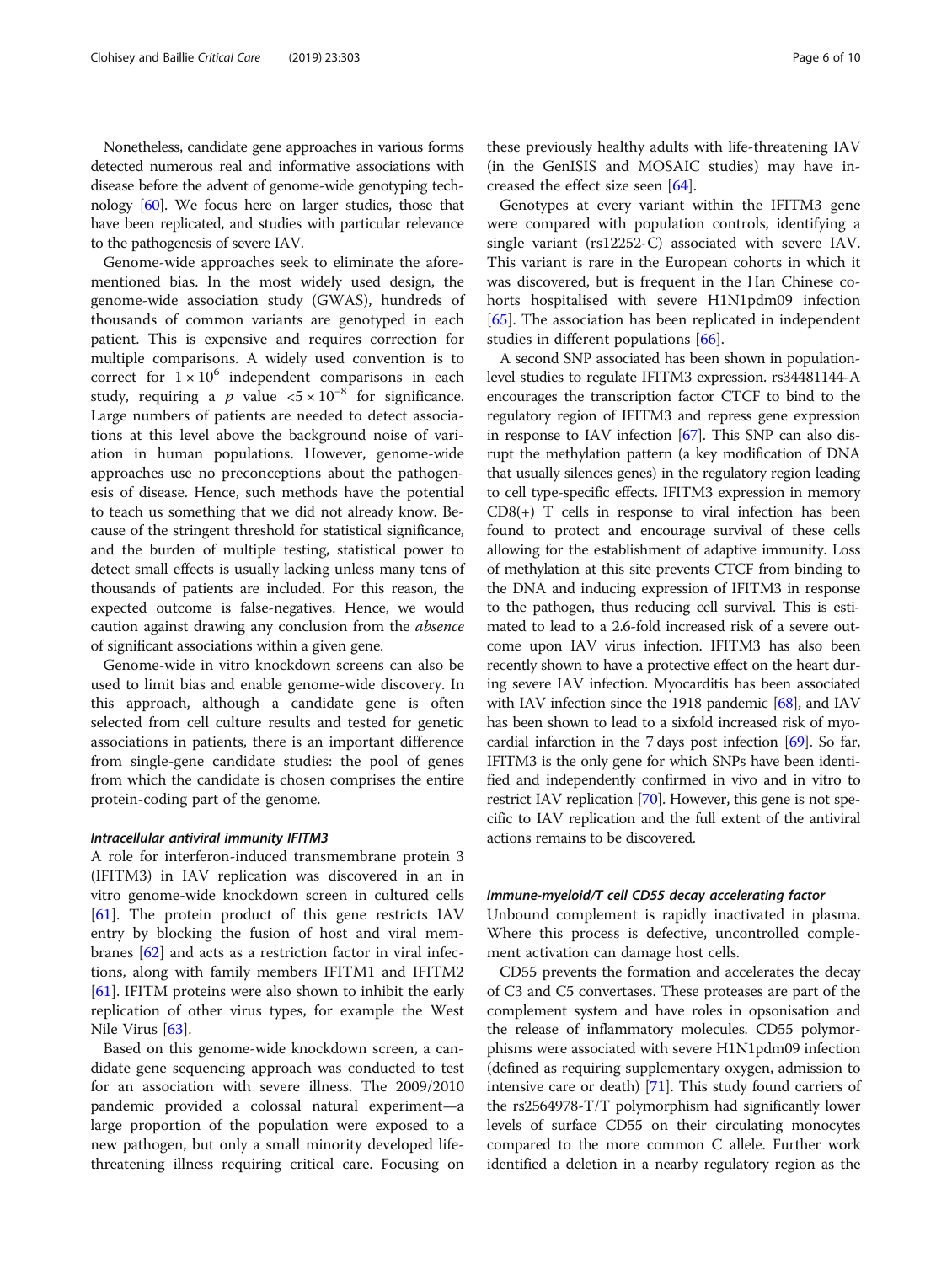element responsible for the specific effect on both protein and mRNA levels of CD55 in monocytes. A more recent study of Han Chinese individuals that looked at several genes confirmed an association between CD55 rs2564978 T/T and death from severe IAV infection [\[72](#page-9-0)].

The cumulative effects of multiple SNPs (IFITM3, CD55, and the immune cell receptors TLR3 and TLR4) on IAV susceptibility have been examined in a targeted study [[72\]](#page-9-0). This independently confirmed the association of the CD55 rs2564978 polymorphism with severity, and the IFITM3 rs12252-C and TLR3 rs5743313-CC genotypes were both over represented in fatal cases.

#### TMPRS22

In a small-scale pilot study, genome-wide genotypes of 42 patients with severe IAV were compared to 42 controls with mild IAV. The rs2070788-G allele of TMPRS22 was significantly overrepresented in severe compared with mild cases of H1N1pdm09, with  $a > 2$ fold higher risk of severe infection. There was higher TMPRS22 expression in human lung tissues with the high-risk GG genotype [[73\]](#page-9-0). This was replicated in a targeted study of 162 severe and 247 mild IAV patients. This genetic association in humans is highly biologically plausible: TMPRS22 has been shown to play a role in haemagluttinin cleavage, an important step in IAV replication. Additionally, mice lacking this gene are strongly protected from IAV infection [\[74](#page-9-0)–[76\]](#page-9-0).

#### SP-B

This genome-wide array also identified a SNP in pulmonary-surfactant-associated protein B (SP-B), rs1130866, as a potential association. This SNP was genotyped in a targeted study of 111 severe and 185 mild IAV patients to replicate the finding [\[77](#page-9-0)]. Again, this is a plausible association with severe disease: SP-B forms a key part of pulmonary surfactant and is essential for lung function. A subset of the same protein family, SP-A and SP-D, have been shown to initiate and enhance immune cell ingestion and killing (opsonisation) of pathogens and play a role in the progression of IAV in mice [[78\]](#page-9-0). A polymorphism associated with SP-B, rs1130866 [\[77](#page-9-0)], has also been associated with COPD in several cohorts [[79\]](#page-9-0).

#### GLDC

Susceptibility to severe H1N1 infection was analysed in a recent genome-wide study (integrated with data on genetic variants associated with altered gene expression) which implicated an intronic SNP of GLDC, rs1755609-G [[80](#page-9-0)]. The GLDC gene encodes glycine decarboxylase, also known as the P protein of the glycine cleavage system, a pathway in glycine metabolism [\[81\]](#page-9-0). The association was replicated by targeted genotyping in a larger cohort of 174 patients suffering severe IAV infection and 258 mildly infected controls. The risk variant corresponds to higher GLDC expression in lymphoblastoid cell lines and human lung tissues. Consistent with this effect, inhibition of GLDC in cultured bronchial epithelium using siRNA or a specific inhibitor, aminooxyacetic acid (AOAA), leads to an increased type I IFN response and a restriction of viral replication in vitro. This effect on viral restriction was seen with both H1N1 and H7N9, and the allele genotype was replicated in susceptibility cohorts for both viruses. The protective effect of AOAA against H1N1 was shown in mice to be comparable with that of zanamivir.

#### Galectin-1

Susceptibility to severe H7N9 was examined in a GWAS performed with 102 patients and 106 controls who worked with poultry. This study identified rs13057866, associated with Galectin-1 (LGALS1), as a potential susceptibility factor. LGALS1 is a lectin that may have a role in modulating cell-cell and cell-matrix interactions. The study further demonstrated that genetic variants of LGALS1, including rs4820294 and rs13057866, lead to higher expression of LGALS1 protein in human cells, possibly leading to a protective effect. Carriers of the rs4820294/rs2899292 GG haplotype were found to have higher LGALS1 protein in lymphoblastoid cells and expression levels of LGALS1 in human lung correlated with the rs4820294 SNP [\[82](#page-9-0)].

#### Conclusions

The role of host factors in susceptibility suggests a clinically important conclusion: there is something unusual about the small minority of patients who develop critical illness following IAV. Therefore, extrapolating from human challenge and primary care studies of viral clearance is very likely to lead to error. Viral clearance among critically ill patients is slow and incomplete [[83](#page-9-0)]. Hence, the critically ill population should be regarded—by definition—as highly abnormal hosts.

Susceptible hosts may have impaired intracellular controls of viral replication (e.g. IFITM3, TMPRS22 variants), defective interferon responses (e.g. GLDC, IRF7/9 variants), or defects in cell-mediated immunity with increased baseline levels of systemic inflammation (obesity, pregnancy, advanced age). In the context of any of these susceptibility mechanisms, failure to clear the virus is an expected consequence, indicating that a full course of effective antiviral therapy is likely to benefit this population. In the future, understanding the biological mechanisms of susceptibility to severe IAV may yield therapeutic targets to modify the biology of the susceptible hosts in critical care and render them resilient.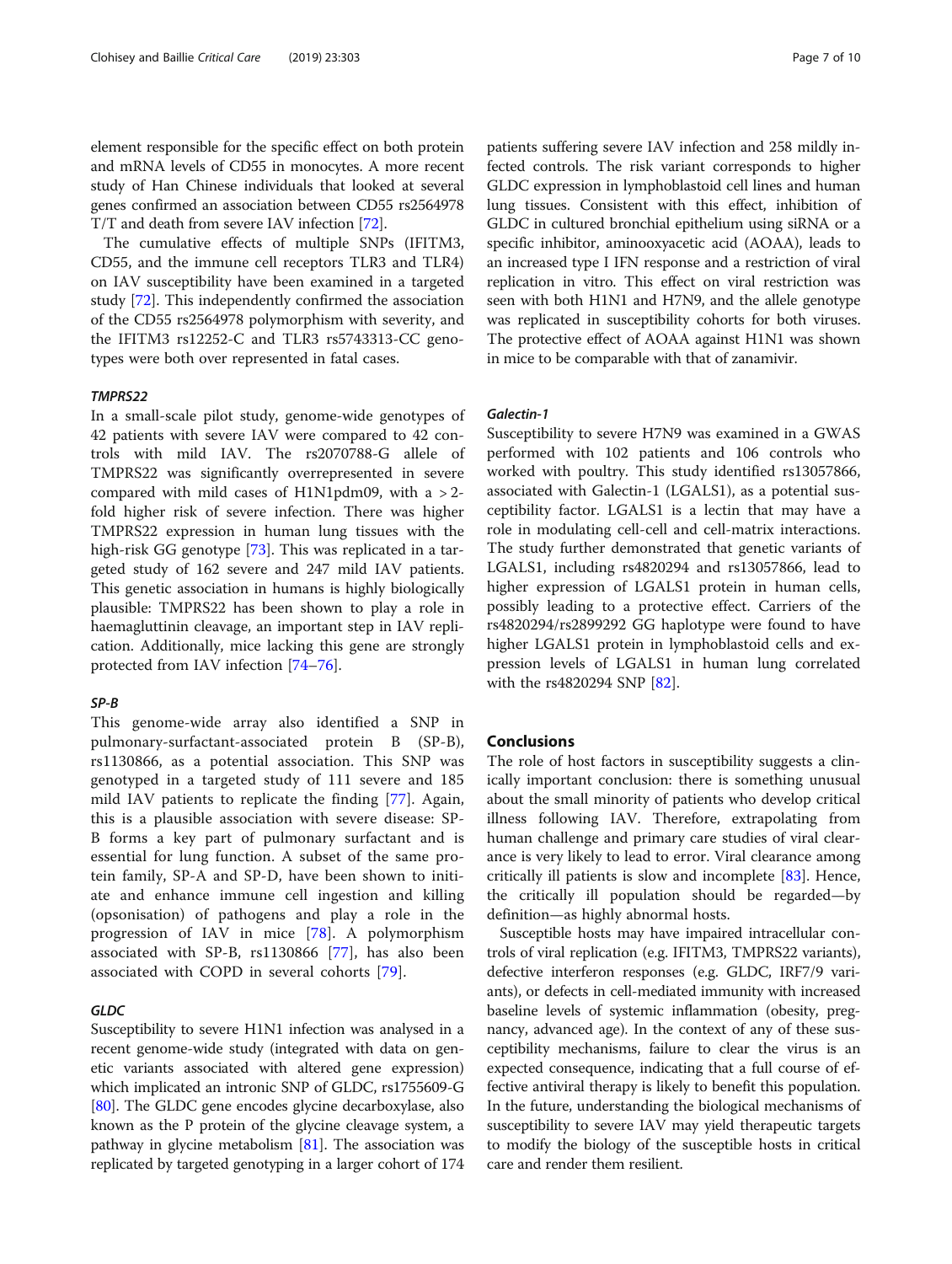#### <span id="page-7-0"></span>Authors' contributions

The authors contributed equally to all aspects of the manuscript. Both authors read and approved the final manuscript.

#### Funding

This work did not receive any specific grant from funding agencies in the public, commercial, or not-for-profit sectors.

#### Availability of data and materials

Not applicable.

Ethics approval and consent to participate Not applicable.

#### Consent for publication

Not applicable.

#### Competing interests

The authors declare that they have no competing interests.

#### Received: 2 April 2019 Accepted: 13 August 2019 Published online: 05 September 2019

#### **References**

- 1. Hayward AC, Fragaszy EB, Bermingham A, Wang L, Copas A, Edmunds WJ, Ferguson N, Goonetilleke N, Harvey G, Kovar J, Lim MSC, McMichael A, Millett ERC, Nguyen-Van-Tam JS, Nazareth I, Pebody R, Tabassum F, Watson JM, Wurie FB, Johnson AM, Zambon M. Comparative community burden and severity of seasonal and pandemic influenza: results of the flu watch cohort study. Lancet Respir Med. 2014;2:445–54.
- 2. Rowan KM, Harrison DA, Walsh TS, McAuley DF, Perkins GD, Taylor BL, Menon DK. The Swine Flu Triage (SwiFT) study: development and ongoing refinement of a triage tool to provide regular information to guide immediate policy and practice for the use of critical care services during the H1N1 swine influenza pandemic. Health Technol Assess. 2010;14:335–492.
- 3. Frodsham, A.J. & Hill, A.V.S. Genetics of infectious diseases. Hum Mol Genet 13 Spec No 2, R187–R194(2004).
- 4. Baillie JK. Targeting the host immune response to fight infection. Science. 2014;344:807–8.
- 5. Baillie JK, Digard P. Influenza to target the host? N Engl J Med. 2013;369:191–3. 6. Slemons RD, Easterday BC. Type-a influenza viruses in the feces of migratory
- waterfowl. J Am Vet Med Assoc. 1977;171:947–8. 7. Marois I, Cloutier A, Garneau É, Richter MV. Initial infectious dose dictates the innate, adaptive, and memory responses to influenza in the respiratory tract. J Leukoc Biol. 2012;92:107–21.
- 8. Memoli MJ, Czajkowski L, Reed S, Athota R, Bristol T, Proudfoot K, Fargis S, Stein M, Dunfee RL, Shaw PA, Davey RT, Taubenberger JK. Validation of the wild-type influenza a human challenge model H1N1pdmist: an a(H1N1)pdm09 dose-finding investigational new drug study. Clin Infect Dis. 2015;60:693–702.
- 9. Zitzow LA, Rowe T, Morken T, Shieh W-J, Zaki S, Katz JM. Pathogenesis of avian influenza a (h5n1) viruses in ferrets. J Virol. 2002;76:4420–9.
- 10. Ramos I, Krammer F, Hai R, Aguilera D, Bernal-Rubio D, Steel J, García-Sastre A, Fernandez-Sesma A. H7N9 influenza viruses interact preferentially with 2,3-linked sialic acids and bind weakly to 2,6-linked sialic acids. J General Virol. 2013;94:2417–23.
- 11. Liu Y, Childs RA, Matrosovich T, Wharton S, Palma AS, Chai W, Daniels R, Gregory V, Uhlendorff J, Kiso M, Klenk H-D, Hay A, Feizi T, Matrosovich M. Altered receptor specificity and cell tropism of d222g hemagglutinin mutants isolated from fatal cases of pandemic a(H1N1) 2009 influenza virus. J Virol. 2010;84:12069–74.
- 12. Parvin JD, Moscona A, Pan WT, Leider JM, Palese P. Measurement of the mutation rates of animal viruses: influenza a virus and poliovirus type 1. J Virol. 1986;59:377–83.
- 13. Suárez P, Valcárcel J, Ortín J. Heterogeneity of the mutation rates of influenza a viruses: isolation of mutator mutants. J Virol. 1992;66:2491–4.
- 14. Andino R, Domingo E. Viral quasispecies. Virology. 2015;479-480:46–51. 15. Graitcer SB, Gubareva L, Kamimoto L, Doshi S, Vandermeer M, Louie J,
- Waters C, Moore Z, Sleeman K, Okomo-Adhiambo M, Marshall SA, St. George K, Pan C-Y, LaPlante JM, Klimov A, Fry AM. Characteristics of patients
- Infect Dis. 2011;17:255–7. 16. Memoli MJ, Hrabal RJ, Hassantoufighi A, Eichelberger MC, Taubenberger JK.
- Rapid selection of oseltamivir and peramivir resistant pandemic H1N1 during therapy in two immunocompromised hosts. Clin Infect Dis. 2010;50:1252–5.
- 17. Tamura D, DeBiasi RL, Okomo-Adhiambo M, Mishin VP, Campbell AP, Loechelt B, Wiedermann BL, Fry AM, Gubareva LV. Emergence of multidrugresistant influenza a(H1N1)pdm09 virus variants in an immunocompromised child treated with oseltamivir and zanamivir. J Infect Dis. 2015;212:1209–13.
- 18. Elderfield RA, Watson SJ, Godlee A, Adamson WE, Thompson CI, Dunning J, Fernandez-Alonso M, Blumenkrantz D, Hussell T, MOSAIC Investigators, Zambon M, Openshaw P, Kellam P, Barclay WS. Accumulation of humanadapting mutations during circulation of A(H1N1)Pdm09 influenza virus in humans in the United Kingdom. J Virol. 2014;88:13269–83.
- 19. Chiu C, Openshaw PJ. Antiviral B cell and T cell immunity in the lungs. Nat Immunol. 2015;16:18–26.
- 20. Francis T. Influenza: the new acquayantance. Ann Intern Med. 1953;39:203–21.
- 21. Gostic KM, Ambrose M, Worobey M, Lloyd-Smith JO. Potent protection against h5n1 and H7N9 influenza via childhood hemagglutinin imprinting. Science. 2016;354:722–6.
- 22. Simonsen L, Spreeuwenberg P, Lustig R, Taylor RJ, Fleming DM, Kroneman M, Van Kerkhove MD, Mounts AW, Paget WJ. Global mortality estimates for the 2009 influenza pandemic from the glamor project: a modeling study. PLoS Med. 2013;10:e1001558.
- 23. Wilkinson TM, Li CKF, Chui CSC, Huang AKY, Perkins M, Liebner JC, Lambkin-Williams R, Gilbert A, Oxford J, Nicholas B, Staples KJ, Dong T, Douek DC, McMichael AJ, Xu X-N. Preexisting influenza-specific cd4+ t cells correlate with disease protection against influenza challenge in humans. Nat Med. 2012;18:274–80.
- 24. Mertz D, Kim TH, Johnstone J, Lam P-P, Science M, Kuster SP, Fadel SA, Tran D, Fernandez E, Bhatnagar N, Loeb M. Populations at risk for severe or complicated influenza illness: systematic review and meta-analysis. BMJ. 2013;347:f5061.
- 25. Cervantes-Gonzalez M, Launay O. Pandemic influenza a (H1N1) in pregnant women: impact of early diagnosis and antiviral treatment. Expert Rev Anti-Infect Ther. 2010;8:981–4.
- 26. Neuzil KM, Reed GW, Mitchel EF, Simonsen L, Griffin MR. Impact of influenza on acute cardiopulmonary hospitalizations in pregnant women. Am J Epidemiol. 1998;148:1094–102.
- 27. Siston AM, Rasmussen SA, Honein MA, Fry AM, Seib K, Callaghan WM, Louie J, Doyle TJ, Crockett M, Lynfield R, Moore Z, Wiedeman C, Anand M, Tabony L, Nielsen CF, Waller K, Page S, Thompson JM, Avery C, Springs CB, Jones T, Williams JL, Newsome K, Finelli L, Jamieson DJ. Pandemic 2009 influenza a(H1N1) virus illness among pregnant women in the United States. JAMA. 2010;303:1517–25.
- 28. Fanelli V, Ranieri VM. Mechanisms and clinical consequences of acute lung injury. Ann Am Thorac Soc. 2015;12(Suppl 1):S3–8.
- 29. Kourtis AP, Read JS, Jamieson DJ. Pregnancy and infection. N Engl J Med. 2014;370:2211–8.
- 30. Louie JK, Acosta M, Winter K, Jean C, Gavali S, Schechter R, Vugia D, Harriman K, Matyas B, Glaser CA, Samuel MC, Rosenberg J, Talarico J, Hatch D. Factors associated with death or hospitalization due to pandemic 2009 influenza a(H1N1) infection in California. JAMA. 2009;302:1896–902.
- 31. Flegal KM, Graubard BI, Williamson DF, Gail MH. Excess deaths associated with underweight, overweight, and obesity. JAMA. 2005;293:1861–7.
- 32. Louie JK, Acosta M, Samuel MC, Schechter R, Vugia DJ, Harriman K, Matyas BT. A novel risk factor for a novel virus: obesity and 2009 pandemic influenza a (H1N1). Clin Infect Dis. 2011;52:301–12.
- 33. Maier HE, Lopez R, Sanchez N, Ng S, Gresh L, Ojeda S, Burger-Calderon R, Kuan G, Harris E, Balmaseda A, Gordon A. Obesity increases the duration of influenza a virus shedding in adults. J Infect Dis. 2018;218:1378–82.
- 34. Nathan C. Epidemic inflammation: Pondering obesity. Mol Med. 2008;14:485–92.
- 35. Neidich SD, Green WD, Rebeles J, Karlsson EA, Schultz-Cherry S, Noah TL, Chakladar S, Hudgens MG, Weir SS, Beck MA. Increased risk of influenza among vaccinated adults who are obese. Int J Obes. 2017;41:1324–30.
- 36. Sheridan PA, Paich HA, Handy J, Karlsson EA, Hudgens MG, Sammon AB, Holland LA, Weir S, Noah TL, Beck MA. Obesity is associated with impaired immune response to influenza vaccination in humans. Int J Obes (London). 2012;36:1072–7.
- 37. Paich HA, Sheridan PA, Handy J, Karlsson EA, Schultz-Cherry S, Hudgens MG, Noah TL, Weir SS, Beck MA. Overweight and obese adult humans have a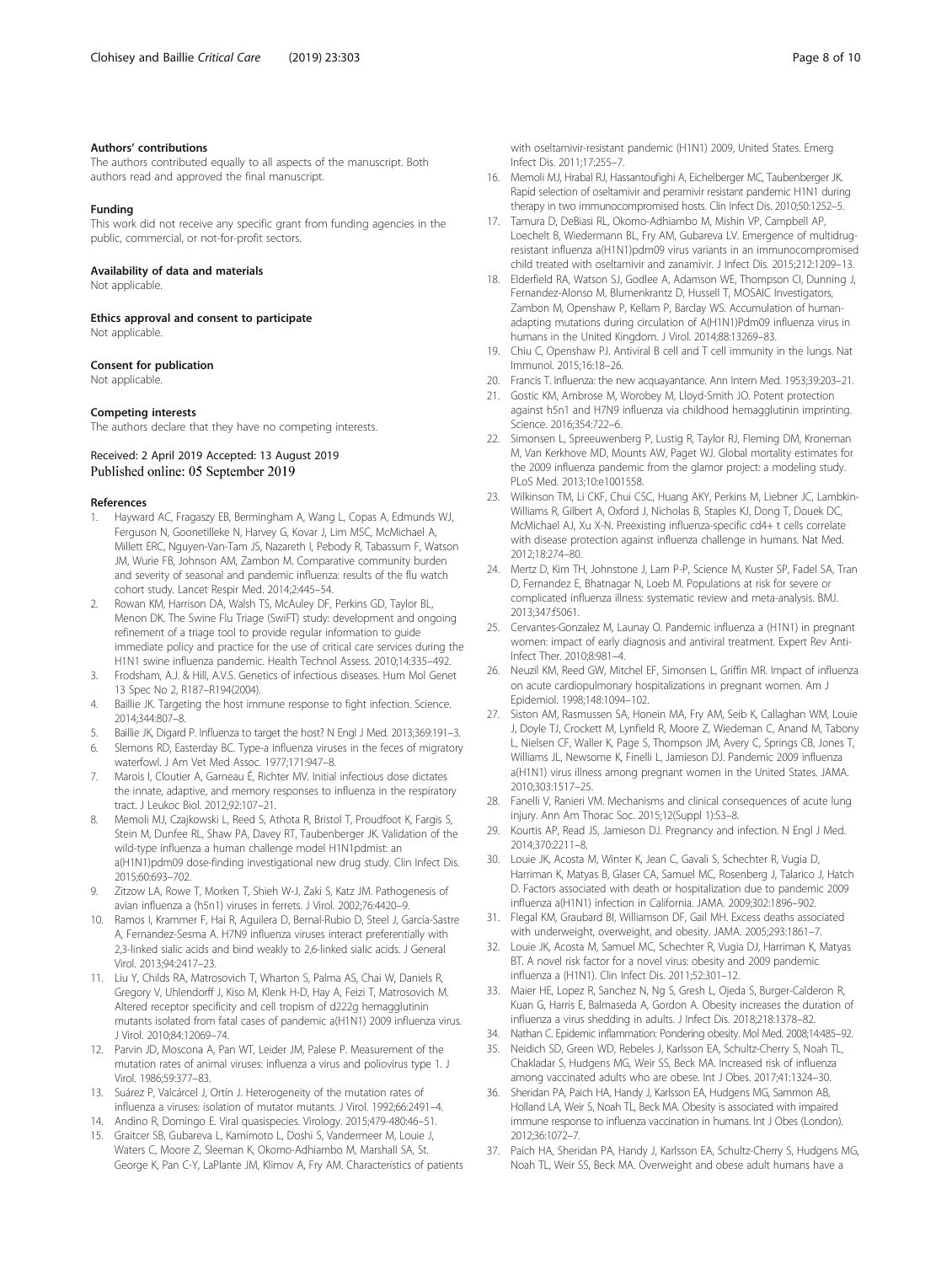<span id="page-8-0"></span>defective cellular immune response to pandemic H1N1 influenza a virus. Obesity. 2013;21:2377–86.

- 38. Wong KK, Jain S, Blanton L, Dhara R, Brammer L, Fry AM, Finelli L. Influenzaassociated pediatric deaths in the United States, 2004-2012. Pediatrics. 2013; 132:796–804.
- 39. Cromer D, van Hoek AJ, Jit M, Edmunds WJ, Fleming D, Miller E. The burden of influenza in England by age and clinical risk group: a statistical analysis to inform vaccine policy. J Infect. 2014;68:363–71.
- 40. Ruf BR, Knuf M. The burden of seasonal and pandemic influenza in infants and children. Eur J Pediatr. 2014;173:265–76.
- 41. Thompson WW, Shay DK, Weintraub E, Brammer L, Cox N, Anderson LJ, Fukuda K. Mortality associated with influenza and respiratory syncytial virus in the United States. JAMA. 2003;289:179–86.
- 42. Iuliano AD, Roguski KM, Chang HH, Muscatello DJ, Palekar R, Tempia S, Cohen C, Gran JM, Schanzer D, Cowling BJ, Wu P, Kyncl J, Ang LW, Park M, Redlberger-Fritz M, Yu H, Espenhain L, Krishnan A, Emukule G, van Asten L, Pereira da Silva S, Aungkulanon S, Buchholz U, Widdowson M-A, Bresee JS. Estimates of global seasonal influenza-associated respiratory mortality: a modelling study. Lancet (London). 2018;391:1285–300.
- 43. Brüünsgaard H, Pedersen BK. Age-related inflammatory cytokines and disease. Immunol Allergy Clin N Am. 2003;23:15–39.
- 44. Palmer DB. The effect of age on thymic function. Front Immunol. 2013;4:316.
- 45. Toapanta FR, Ross TM. Impaired immune responses in the lungs of aged mice following influenza infection. Respir Res. 2009;10:112.
- 46. Khan N, Shariff N, Cobbold M, Bruton R, Ainsworth JA, Sinclair AJ, Nayak L, Moss PAH. Cytomegalovirus seropositivity drives the cd8 t cell repertoire toward greater clonality in healthy elderly individuals. J immunol. 2002;169: 1984–92.
- 47. Furman D, Jojic V, Sharma S, Shen-Orr SS, Angel CJL, Onengut-Gumuscu S, Kidd BA, Maecker HT, Concannon P, Dekker CL, Thomas PG, Davis MM. Cytomegalovirus infection enhances the immune response to influenza. Sci Transl Med. 2015;7:281ra43.
- 48. Baillie JK, Bretherick A, Haley CS, Clohisey S, Gray A, Neyton LPA, Barrett J, Stahl EA, Tenesa A, Andersson R, Brown JB, Faulkner GJ, Lizio M, Schaefer U, Daub C, Itoh M, Kondo N, Lassmann T, Kawai J, Consortium I, Mole D, Bajic VB, Heutink P, Rehli M, Kawaji H, Sandelin A, Suzuki H, Satsangi J, Wells CA, Hacohen N, Freeman TC, Hayashizaki Y, Carninci P, Forrest ARR, Hume DA. Shared activity patterns arising at genetic susceptibility loci reveal underlying genomic and cellular architecture of human disease. PLOS Comput Biol. 2018;14:e1005934.
- 49. Sorensen T, Nielsen G, Andersen P, Teasdale T. Genetic and environmental influences on premature death in adult adoptees. N Engl J Med. 1988;318: 727–32.
- 50. Horby P, Nguyen NY, Dunstan SJ, Baillie JK. The role of host genetics in susceptibility to influenza: a systematic review. PLoS One. 2012;7:e33180.
- 51. Horby P, Nguyen NY, Dunstan SJ, Kenneth Baillie J. An updated systematic review of the role of host genetics in susceptibility to influenza. Influenza Other Respir Viruses. 2013;7:37–41.
- 52. Patarčić I, Gelemanović A, Kirin M, Kolčić I, Theodoratou E, Baillie KJ, de Jong MD, Rudan I, Campbell H, Polašek O. The role of host genetic factors in respiratory tract infectious diseases: systematic review, meta-analyses and field synopsis. Sci Rep. 2015;5(16119).
- 53. Albright F, Orlando P, Pavia A, Jackson G, Cannon Albright L. Evidence for a heritable predisposition to death due to influenza. J Infect Dis. 2008;197:18–24.
- 54. Gounder AP, Boon ACM. Influenza pathogenesis: the effect of host factors on severity of disease. J Immunol. 2019;202:341–50.
- 55. Ciancanelli MJ, Abel L, Zhang S-Y, Casanova J-L. Host genetics of severe influenza: from mouse mx1 to human irf7. Curr Opin Immunol. 2016;38:109–20.
- 56. Ciancanelli MJ, Huang SXL, Luthra P, Garner H, Itan Y, Volpi S, Lafaille FG, Trouillet C, Schmolke M, Albrecht RA, Israelsson E, Lim HK, Casadio M, Hermesh T, Lorenzo L, Leung LW, Pedergnana V, Boisson B, Okada S, Picard C, Ringuier B, Troussier F, Chaussabel D, Abel L, Pellier I, Notarangelo LD, García-Sastre A, Basler CF, Geissmann F, Zhang S-Y, Snoeck H-W, Casanova J-L. Life-threatening influenza and impaired interferon amplification in human IRF7 deficiency. Science. 2015:aaa1578. [https://doi.org/10.1126/](https://doi.org/10.1126/science.aaa1578) [science.aaa1578](https://doi.org/10.1126/science.aaa1578).
- 57. Hernandez N, Melki I, Jing H, Habib T, Huang SSY, Danielson J, Kula T, Drutman S, Belkaya S, Rattina V, Lorenzo-Diaz L, Boulai A, Rose Y, Kitabayashi N, Rodero MP, Dumaine C, Blanche S, Lebras M-N, Leung MC, Mathew LS, Boisson B, Zhang S-Y, Boisson-Dupuis S, Giliani S, Chaussabel D, Notarangelo LD, Elledge SJ, Ciancanelli MJ, Abel L, Zhang Q, Marr N, Crow

YJ, Su HC, Casanova J-L. Life-threatening influenza pneumonitis in a child with inherited irf9 deficiency. J Ex Med. 2018;215:2567–85.

- 58. Sologuren, I., Martínez-Saavedra, M.T., Solé-Violán, J., de Borges de Oliveira, E. , Betancor, E., Casas, I., Oleaga-Quintas, C., Martínez-Gallo, M., Zhang, S.-Y., Pestano, J., Colobran, R., Herrera-Ramos, E., Pérez, C., López-Rodríguez, M., Ruiz-Hernández, J.J., Franco, N., Ferrer, J.M., Bilbao, C., Andújar-Sánchez, M., Álvarez Fernández, M., Ciancanelli, M.J., Rodríguez de Castro, F., Casanova, J.-L., Bustamante, J. & Rodríguez-Gallego, C. Lethal influenza in two related adults with inherited GATA2 deficiency. J Clin Immunol (2018).doi:[https://](https://doi.org/10.1007/s10875-018-0512-0) [doi.org/10.1007/s10875-018-0512-0](https://doi.org/10.1007/s10875-018-0512-0)
- 59. Auton A, Brooks LD, Durbin RM, Garrison EP, Kang HM, Korbel JO, Marchini JL, McCarthy S, McVean GA, Abecasis GR. A global reference for human genetic variation. Nature. 2015;526:68–74.
- 60. Hindorff LA, Sethupathy P, Junkins HA, Ramos EM, Mehta JP, Collins FS, Manolio TA. Potential etiologic and functional implications of genome-wide association loci for human diseases and traits. Proc Natl Acad Sci U S A. 2009;106:9362–7.
- 61. Brass AL, Huang I-C, Benita Y, John SP, Krishnan MN, Feeley EM, Ryan BJ, Weyer JL, van der Weyden L, Fikrig E, Adams DJ, Xavier RJ, Farzan M, Elledge SJ. The IFITM proteins mediate cellular resistance to influenza a H1N1 virus, West Nile virus, and dengue virus. Cell. 2009;139:1243–54.
- 62. Desai TM, Marin M, Chin CR, Savidis G, Brass AL, Melikyan GB. IFITM3 restricts influenza a virus entry by blocking the formation of fusion pores following virus-endosome hemifusion. PLoS Pathog. 2014;10:e1004048.
- 63. Gorman MJ, Poddar S, Farzan M, Diamond MS. The interferon-stimulated gene IFITM3 restricts West Nile virus infection and pathogenesis. J Virol. 2016;90:8212–25.
- 64. Everitt AR, Clare S, Pertel T, John SP, Wash RS, Smith SE, Chin CR, Feeley EM, Sims JS, Adams DJ, Wise HM, Kane L, Goulding D, Digard P, Anttila V, Baillie JK, Walsh TS, Hume DA, Palotie A, Xue Y, Colonna V, Tyler-Smith C, Dunning J, Gordon SB, Everingham K, Dawson H, Hope D, Ramsay P, Walsh TS, Campbell A, Kerr S, Harrison D, Rowan K, Addison J, Donald N, Galt S, Noble D, Taylor J, Webster N, Taylor I, Aldridge J, Dornan R, Richard C, Gilmour D, Simmons R, White R, Jardine C, Williams D, Booth M, Quasim T, Watson V, Henry P, Munro F, Bell L, Ruddy J, Cole S, Southward J, Allcoat P, Gray S, McDougall M, Matheson J, Whiteside J, Alcorn D, Rooney K, Sundaram R, Imrie G, Bruce J, McGuigan K, Moultrie S, Cairns C, Grant J, Hughes M, Murdoch C, Davidson A, Harris G, Paterson R, Wallis C, Binning S, Pollock M, Antonelli J, Duncan A, Gibson J, McCulloch C, Murphy L, Haley C, Faulkner G, Freeman T, Hume DA, Baillie JK, Chaussabel D, Adamson WE, Carman WF, Thompson C, Zambon MC, Aylin P, Ashby D, Barclay WS, Brett SJ, Cookson WO, Drumright LN, Dunning J, Elderfield RA, Garcia-Alvarez L, Gazzard BG, Griffiths MJ, Habibi MS, Hansel TT, Herberg JA, Holmes AH, Hussell T, Johnston SL, Kon OM, Levin M, Moffatt MF, Nadel S, Openshaw PJ, Warner JO, Aston SJ, Gordon SB, Hay A, McCauley J, O'Garra A, Banchereau J, Hayward A, Kellam P, Baillie JK, Hume DA, Simmonds P, McNamara PS, Semple MG, Smyth RL, Nguyen-Van-Tam JS, Ho L-P, McMichael AJ, Kellam P, Smyth RL, Openshaw PJ, Dougan G, Brass AL, Kellam P. IFITM3 restricts the morbidity and mortality associated with influenza. Nature. 2012; 484:519–23.
- 65. Zhang Y-H, Zhao Y, Li N, Peng Y-C, Giannoulatou E, Jin R-H, Yan H-P, Wu H, Liu J-H, Liu N, Wang D-Y, Shu Y-L, Ho L-P, Kellam P, McMichael A, Dong T. Interferon-induced transmembrane protein-3 genetic variant rs12252-C is associated with severe influenza in Chinese individuals. Nature Commun. 2013;4:1418.
- 66. Yang X, Tan B, Zhou X, Xue J, Zhang X, Wang P, Shao C, Li Y, Li C, Xia H, Qiu J. Interferon-inducible transmembrane protein 3 genetic variant rs12252 and influenza susceptibility and severity: a meta-analysis. PloS One. 2015;10:e0124985.
- 67. Allen EK, Randolph AG, Bhangale T, Dogra P, Ohlson M, Oshansky CM, Zamora AE, Shannon JP, Finkelstein D, Dressen A, DeVincenzo J, Caniza M, Youngblood B, Rosenberger CM, Thomas PG. SNP-mediated disruption of CTCF binding at the IFITM3 promoter is associated with risk of severe influenza in humans. Nat Med. 2017;23:975–83.
- 68. Lucke B, Wight T, Kime E. Pathologic anatomy and bacteriology of influenza: epidemic of autumn, 1918. Arch Intern Med. 1919;24:154–237.
- 69. Kwong JC, Schwartz KL, Campitelli MA, Chung H, Crowcroft NS, Karnauchow T, Katz K, Ko DT, McGeer AJ, McNally D, Richardson DC, Rosella LC, Simor A, Smieja M, Zahariadis G, Gubbay JB. Acute myocardial infarction after laboratory-confirmed influenza infection. N Engl J Med. 2018;378:345–53.
- 70. Zani A, Yount JS. Antiviral protection by IFITM3 in vivo. Curr Clin Microbiol Rep. 2018;5:229–37.
- 71. Zhou J, To KK, Dong H, Cheng Z-S, Lau CC-Y, Poon VKM, Fan Y-H, Song Y-Q, Tse H, Chan K-H, Zheng B-J, Zhao G-P, Yuen K-Y. A functional variation in CD55 increases the severity of 2009 pandemic H1N1 influenza a virus infection. J Infect Dis. 2012;206:495–503.